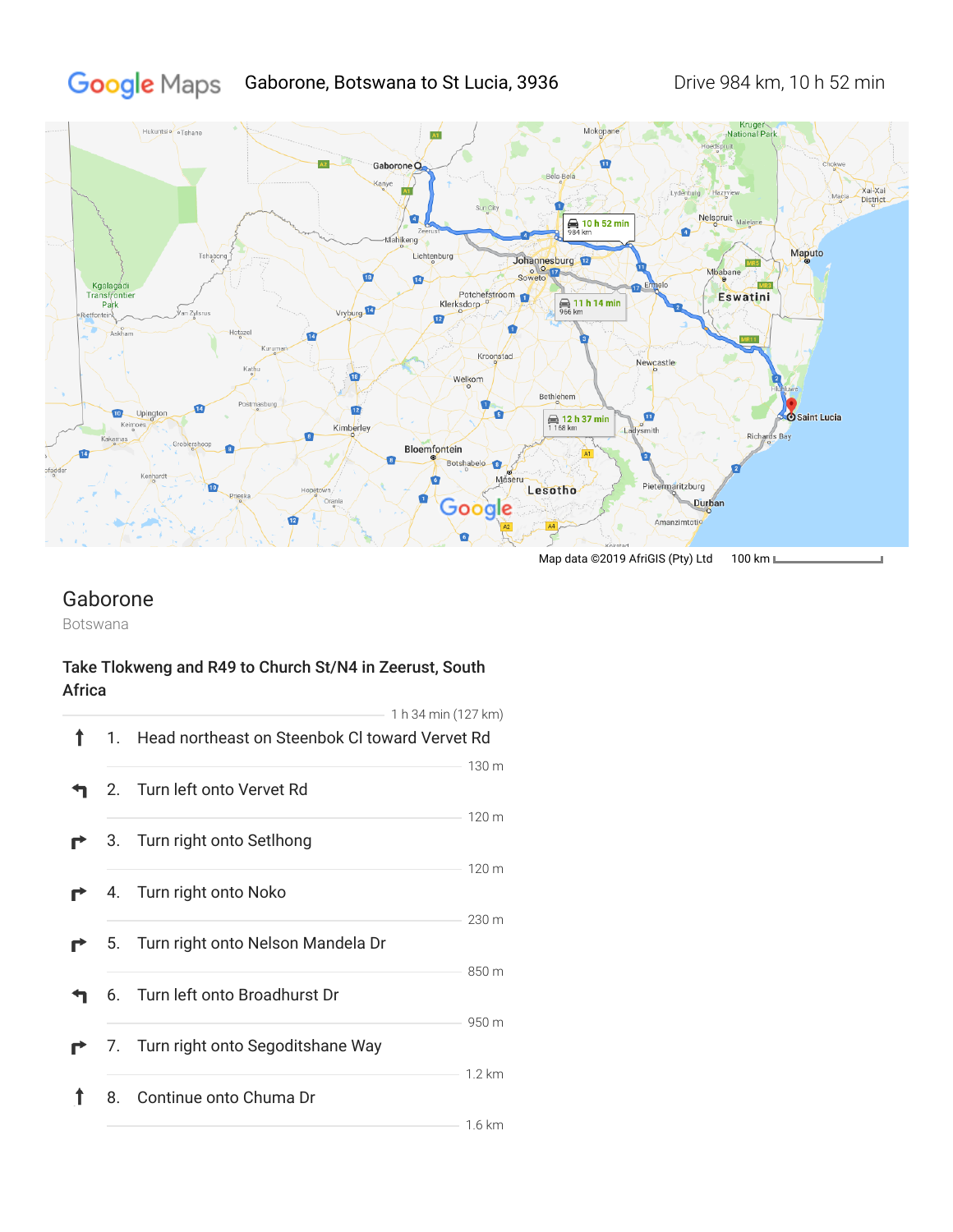| Q | 9. At the roundabout, take the 2nd exit onto Mobuto<br>Dr |                                                                                       |                   |
|---|-----------------------------------------------------------|---------------------------------------------------------------------------------------|-------------------|
|   |                                                           | 10. Turn left onto Maratadiba                                                         | $1.3 \mathrm{km}$ |
|   |                                                           | 11. Turn right                                                                        | 3.3 km            |
|   |                                                           | 12. Turn left                                                                         | 110 m             |
|   |                                                           | 13. Turn right toward Tlokweng                                                        | $2.0 \mathrm{km}$ |
|   |                                                           | 14. Turn left at the 1st cross street onto Tlokweng<br><b>A</b> Entering South Africa | 50 <sub>m</sub>   |
| ↑ |                                                           | 15. Continue straight                                                                 | 12.7 km           |
| Ť |                                                           | 16. Continue onto R49                                                                 | 400 m             |
|   |                                                           | 17. Continue onto Gerrit Maritz St                                                    | 101 km            |
|   |                                                           |                                                                                       | 650 m             |

### Follow N4, N11 and N2 to KwaZulu-Natal. Exit from N2

|     | 8 h 45 min (833 km)                                                                                                             |         |
|-----|---------------------------------------------------------------------------------------------------------------------------------|---------|
| 18. | Turn left onto Church St/N4<br><b>P</b> Continue to follow N4<br><b>A</b> Partial toll road                                     |         |
| 19. | Use any lane to merge onto N1/N4 toward<br>Johnannesburg/Pretoria/Witbank<br><b>Continue to follow N1</b><br><b>A</b> Toll road | 236 km  |
| 20. | Use the left 2 lanes to take exit 145 to merge<br>onto N4 toward Witbank<br><b>A</b> Toll road                                  | 11.8 km |
| 21. | Keep right to stay on N4<br><b>A</b> Toll road                                                                                  | 7.0 km  |
| 22. | Use the left lane to take the ramp to N11                                                                                       | 124 km  |
| 23. | Turn right onto N11                                                                                                             | 550 m   |
| 24. | Turn left onto Fourie St/N17                                                                                                    | 92.1 km |
|     |                                                                                                                                 | — 550 m |